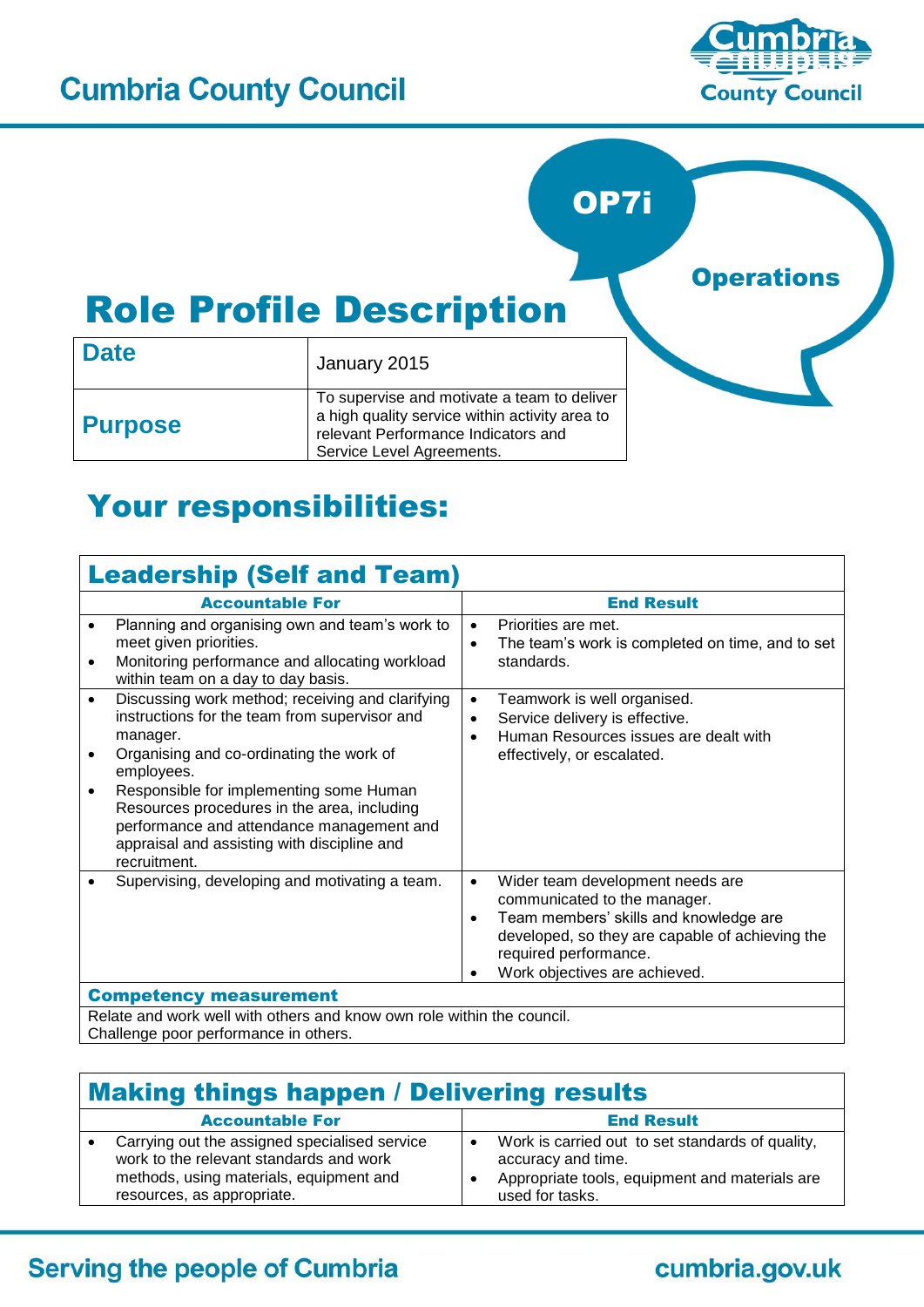| $\bullet$                                                                                                                                 | Responding to any incidents and problems and<br>change of circumstances encountered in work<br>situations.<br>Taking corrective action to resolve them, if<br>possible.<br>Escalating to management, where necessary. | $\bullet$<br>$\bullet$ | Line management is promptly made aware of<br>situations.<br>Corrective actions are taken to resolve problems.<br>Breakdowns and deficiencies are recorded and<br>reported. |
|-------------------------------------------------------------------------------------------------------------------------------------------|-----------------------------------------------------------------------------------------------------------------------------------------------------------------------------------------------------------------------|------------------------|----------------------------------------------------------------------------------------------------------------------------------------------------------------------------|
| $\bullet$                                                                                                                                 | Carrying out work sensitively, safely and to<br>codes of practice.                                                                                                                                                    | $\bullet$              | Codes of practice are adhered to.                                                                                                                                          |
| <b>Competency measurements</b>                                                                                                            |                                                                                                                                                                                                                       |                        |                                                                                                                                                                            |
| Sensitive to the impact of decisions.                                                                                                     |                                                                                                                                                                                                                       |                        |                                                                                                                                                                            |
| Take action to overcome immediate obstacles and barriers to success and if necessary try more than one<br>approach to overcome a problem. |                                                                                                                                                                                                                       |                        |                                                                                                                                                                            |

| <b>Service Improvement and innovation</b>                                                                                             |                                                                                                                                                                                                                           |           |                                              |
|---------------------------------------------------------------------------------------------------------------------------------------|---------------------------------------------------------------------------------------------------------------------------------------------------------------------------------------------------------------------------|-----------|----------------------------------------------|
|                                                                                                                                       | <b>Accountable For</b>                                                                                                                                                                                                    |           | <b>End Result</b>                            |
|                                                                                                                                       | Making recommendations for improvement by<br>using initiative to suggest better working<br>methods, alter order of work and use alternative<br>equipment to get work completed satisfactorily<br>Cooperating with change. | $\bullet$ | Improvements are identified and implemented. |
|                                                                                                                                       | Meeting with customers/partners to review                                                                                                                                                                                 | $\bullet$ | Service improvement ideas are put forward.   |
|                                                                                                                                       | service delivery and resolve problems.                                                                                                                                                                                    |           | Customers/partners are satisfied.            |
| <b>Competency measurements</b>                                                                                                        |                                                                                                                                                                                                                           |           |                                              |
| Express ideas effectively and question the traditional way of doing things.<br>Look for fresh approaches to improve service delivery. |                                                                                                                                                                                                                           |           |                                              |

| <b>Managing resources</b>                                                                                                                                                                                                          |                                                                                                                                                                                          |                                                  |                                                                                                                                                                                                                               |
|------------------------------------------------------------------------------------------------------------------------------------------------------------------------------------------------------------------------------------|------------------------------------------------------------------------------------------------------------------------------------------------------------------------------------------|--------------------------------------------------|-------------------------------------------------------------------------------------------------------------------------------------------------------------------------------------------------------------------------------|
|                                                                                                                                                                                                                                    | <b>Accountable For</b>                                                                                                                                                                   |                                                  | <b>End Result</b>                                                                                                                                                                                                             |
|                                                                                                                                                                                                                                    | Operating and checking specialist equipment.                                                                                                                                             | $\bullet$<br>$\bullet$<br>$\bullet$<br>$\bullet$ | Services are safely delivered on site.<br>Equipment is operated competently and safely.<br>Work is carried out to the required standards, in<br>terms of quantity, quality and accuracy.<br>Appropriate checks are completed. |
| $\bullet$                                                                                                                                                                                                                          | Ensuring team complies with Health and Safety<br>and other relevant regulations and legislation.<br>Making a limited number of adjustments to set-<br>up and use safely and effectively. | $\bullet$<br>$\bullet$<br>$\bullet$<br>$\bullet$ | There is a safe working environment for self and<br>others.<br>Audits/checks are undertaken.<br>Relevant regulations and legislation are<br>complied with.<br>Non-compliance is referred to line manager.                     |
|                                                                                                                                                                                                                                    | Compiling, collating, maintaining and checking<br>records as required by Service procedures,<br>relevant regulations and legislation.                                                    | $\bullet$<br>$\bullet$                           | All records are accurate and completed on time.<br>Service procedures, relevant regulations and<br>legislation are complied with.                                                                                             |
| $\bullet$<br>$\bullet$                                                                                                                                                                                                             | Making sure resources are used efficiently.<br>Taking receipt of deliveries from<br>suppliers/contractors.<br>Handling small amounts of cash.                                            | $\bullet$                                        | Resources are used efficiently.                                                                                                                                                                                               |
| <b>Competency measurements</b>                                                                                                                                                                                                     |                                                                                                                                                                                          |                                                  |                                                                                                                                                                                                                               |
| Methodical, accurate and well-organised and prioritise own work schedules.<br>Keep track of spend and make sure work is approved and signed off as necessary.<br>Maintain recognised financial and other procedures and practices. |                                                                                                                                                                                          |                                                  |                                                                                                                                                                                                                               |

Maintain recognised financial and other procedures and practices.

| <b>Customer and Community focused</b>           |                                              |  |  |
|-------------------------------------------------|----------------------------------------------|--|--|
| <b>Accountable For</b>                          | <b>End Result</b>                            |  |  |
| Liaising with stakeholders to be aware of their | There is awareness of customer expectations. |  |  |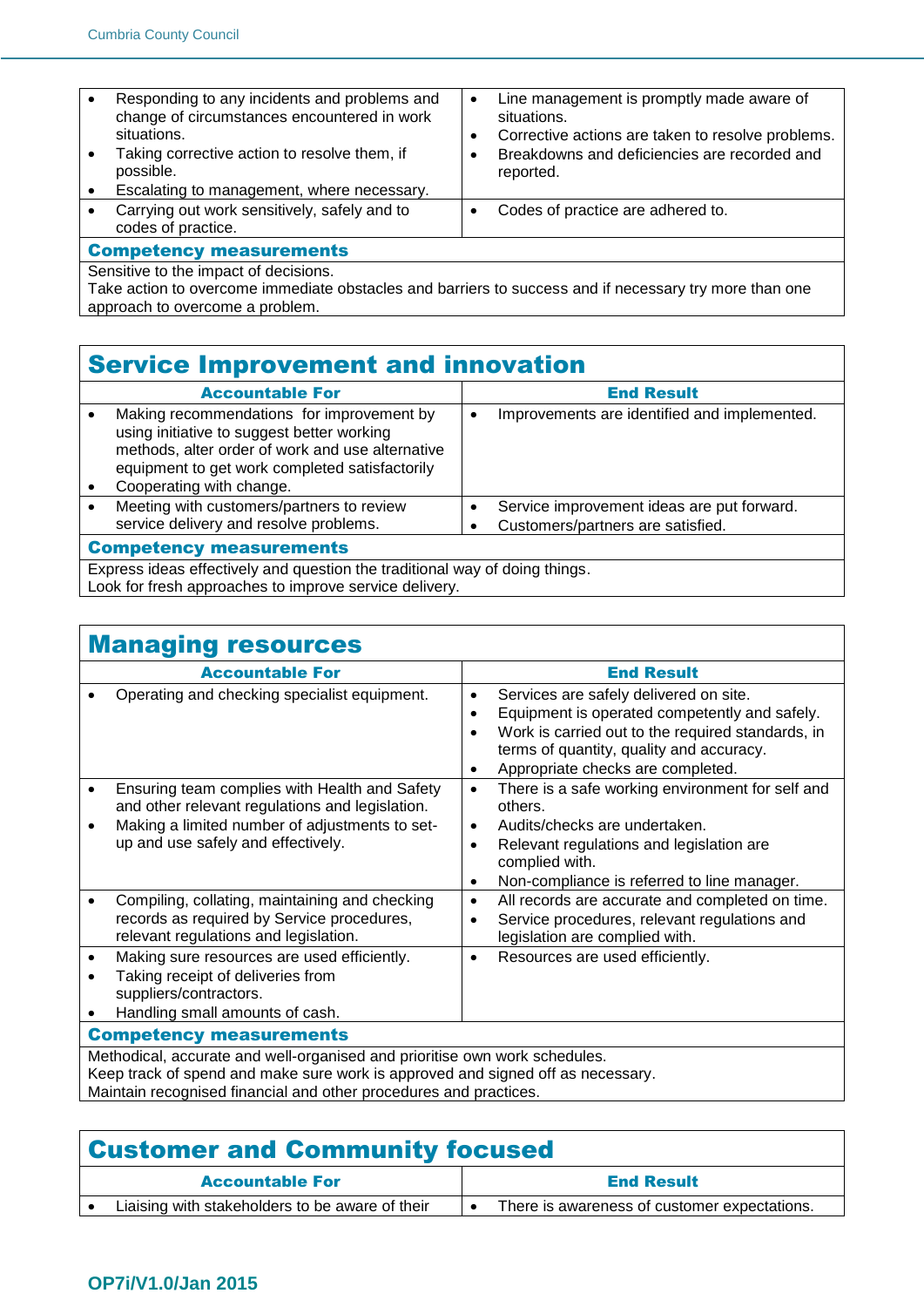|                                | expectations and facilitating their involvement.                                                                                     | $\bullet$ | Carry out work to stakeholders' satisfaction.                                                                                                                                            |
|--------------------------------|--------------------------------------------------------------------------------------------------------------------------------------|-----------|------------------------------------------------------------------------------------------------------------------------------------------------------------------------------------------|
|                                | Working with service users/stakeholders to<br>identify, investigate and resolve any problems so<br>work can progress satisfactorily. |           | Initial action/response is taken to address<br>problems/complaints.<br>Line management is promptly made aware of<br>issues.<br>Serious issues are escalated to the appropriate<br>level. |
| <b>Competency measurements</b> |                                                                                                                                      |           |                                                                                                                                                                                          |

Consult and seek to understand the customer's views and seek feedback on performance in order to improve the service.

#### Qualifications, knowledge, experience and expertise

- NVQ Level 2, or equivalent experience or knowledge in the relevant work area.
- Knowledge of Health and Safety and related procedures and policies and how they apply to the work area.
- Some experience of supervising staff or work allocation
- Planning and Financial management capability to prepare work programmes and control expenditure.
- Hold relevant licences.
- Full working knowledge of processes, procedures, systems materials and equipment within area of operation.
- Understanding of how to deal with customers to required standards of service.
- ICT competent with skills relevant to the work area.

#### Cumbria County Council behaviours



The competencies shown in the role profile are for your level. They are cumulative so it is assumed that those at a higher level demonstrate the competencies from the lower levels.

**OP7i/V1.0/Jan 2015**